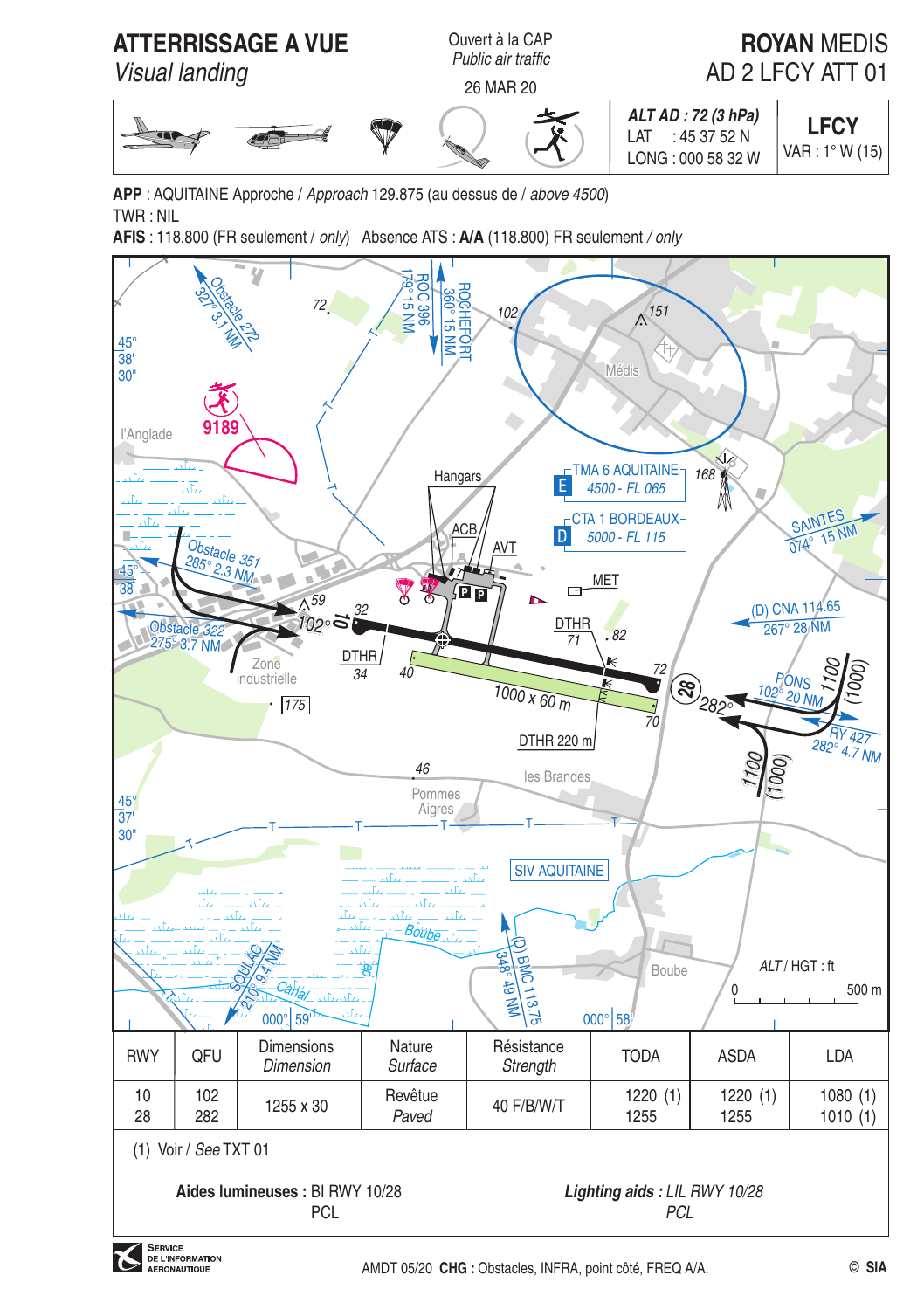# **ROYAN MEDIS**

### **Consignes particulières / Special instructions**

### **Conditions d'utilisation de l'AD AD AD** operating conditions

← AD réservé aux ACFT munis de radio. 
AD reserved for radio-equipped ACFT.

←

TKOF et LDG sur RWY uniquement. TKOF and LDG on RWY only.

Distances déclarées utilisables : Usable declared distances :

TODA, ASDA, LDA RWY 10 et LDA RWY 28 réduites de 35 m afin de disposer d'une bande aménagée de 60 m. ←

### **Dangers à la navigation aérienne Air navigation hazards**

AD susceptible d'être envahi en quelques minutes par AD likely to be covered by sea haze in a few minutes. la brume de mer.

Par vent de secteur SE à S > 20 kt, risque de turbulences en finale au QFU 102°.

### **Procédures et consignes particulières Procedures and special instructions**

QFU 282° préférentiel cause procédure IFR et nuisances sonores.

Après TKOF QFU 282°, maintenir l'axe pour éviter le survol de la zone AEM puis débuter virage à droite à 500 ft AAL minimum.

Circuit Sud réservé aux ACFT largueurs de parachutistes et aux ACFT basés. ←

Tours de RWY basse hauteur interdits en dehors des Low height circuits prohibited outside AFIS SKED. HOR AFIS. ←

Le seuil RWY 28 n'étant pas visible du point d'arrêt, une extrême prudence est recommandée avant de pénétrer sur la piste.

Pendant l'activité largage para ou de fort trafic, dans la mesure du possible, faire les essais moteur sur le PRKG afin de diminuer le temps d'occupation du TWY.

Voie de circulation B interdite de nuit et réservée aux ACFT de largeur hors tout train principal inférieur à 4,50 m.

Stationnement dans l'herbe au pied de la TWR interdit. Parking prohibited on the grass at the foot of the TWR.

TWY parallèle.

Absence de point d'attente sur RWY non revêtue : No holding point on unpaved RWY :

Après LDG sur RWY non revêtue, maintenir le bord de RWY côté Sud, avant de traverser la RWY revêtue.

AD interdit aux ULM sauf accord AFIS. AD prohibited for PUL except with AFIS authorization. Utilisation simultanée des deux RWY interdite. Simultaneous use of both RWY prohibited.

Restrictions possibles après fortes précipitations. Possible operating restrictions after heavy rainfalls.

Activité IFR possible. Activité IFR operations.

TODA, ASDA, LDA RWY 10 and LDA RWY 28 reduced 35 m in order to have a 60 m clear strip.

If wind SE to S more than 20 kt, risk of turbulence on final QFU 102°.

Preferred QFU 282° due to IFR procedure and noise pollution.

After TKOF QFU 282°, continue RWY heading to avoid AEM zone, and start right hand turn at 500 ft AAL minimum.

Southern circuit reserved for ACFT operating parachute dropping and for home-based ACFT.

Roulage interdit hors RWY et TWY. Taxiing prohibited except on RWY and TWY.

THR 28 not visible from holding point, therefore caution advised for entering on RWY.

During parachute dropping activity, or in case of high traffic, carry out engine tests at apron, as far as possible, in order to limit TWY occupation time.

TWY B prohibited by night and reserved for ACFT with overall width of main landing gear less than 4.50 m.

Stationnement visiteur sur parking herbe, au Sud du Visitor parking on grass parking, South of parallel TWY.

After LDG on unpaved RWY, stay along the edge of RWY on the South side, before crossing the paved RWY.